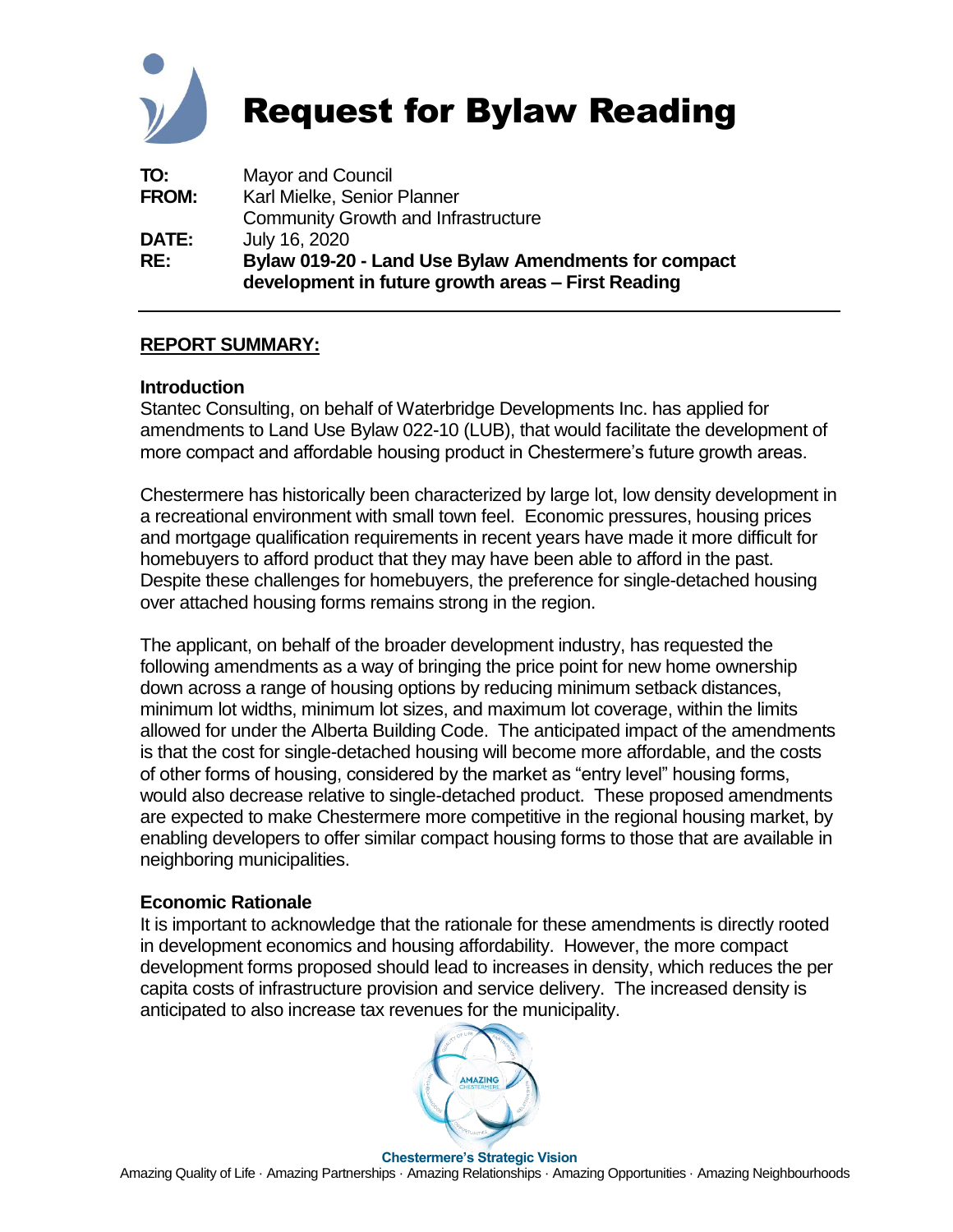# **Scope of Proposed Amendments**

The scope of the proposed Land Use Bylaw amendments includes requests made by the applicant on behalf of themselves and the broader development industry. Due to the comprehensive nature of these amendments, Administration has also included some additional changes to address current issues not directly addressed by the applicant.

The table below differentiates amendments requested by the Applicant, from those requested by Administration. The intent of this differentiation is to allow for some additions to be captured by this bylaw process in order to streamline Community Growth and Infrastructure's workflow, while at the same time allowing for those amendments to be separated out if necessary, so as not to delay this bylaw if such amendments prove to be contentious. Table 1 below summarizes the full scope of Bylaw 019-20.

| <b>LUB Section</b>                                                       | <b>Affected</b><br><b>Regulations</b> | Intent of amendment                                                                                                                                                             | <b>Requested</b><br>by: |
|--------------------------------------------------------------------------|---------------------------------------|---------------------------------------------------------------------------------------------------------------------------------------------------------------------------------|-------------------------|
| <b>Schedules</b>                                                         | Schedule A.2                          | Would add a Land Use Bylaw<br>map overlay, differentiating<br>between the Existing<br>Development Area and Future<br>Development Areas                                          | Administration          |
| <b>Section 4.2</b><br>When a<br>Development<br>Permit is not<br>required | 4.2(y)(ii)                            | Would exempt freehold street-<br>oriented townhouses from<br>requiring a Development Permit<br>where they are listed as a<br>Permitted use.                                     | Administration          |
| <b>Section 7.14</b><br><b>Driveways</b>                                  | 7.14<br>7.14.3                        | Would require that parking pads<br>that are provided with new homes<br>meet Alberta Building Code<br>requirements to allow for a future<br>garage.                              | Administration          |
| <b>Section 7.27</b><br>Permitted<br>Encroachments                        | 7.27.3                                | Would allow eaves for Accessory<br>Buildings to encroach into required<br>side yard setbacks by 0.15 m.                                                                         | Applicant               |
| Section 7.31<br>Secondary<br><b>Suites</b>                               | 7.31.8                                | Would allow Secondary Suites as<br>a Discretionary use for Semi-<br>detached Dwellings                                                                                          | Applicant               |
| Section 7.37<br>Townhouse<br><b>Developments</b>                         | 7.37.1                                | Would establish site design and<br>security requirements for freehold<br>street-oriented townhouse<br>developments that are exempted<br>from requiring a Development<br>Permit. | Administration          |

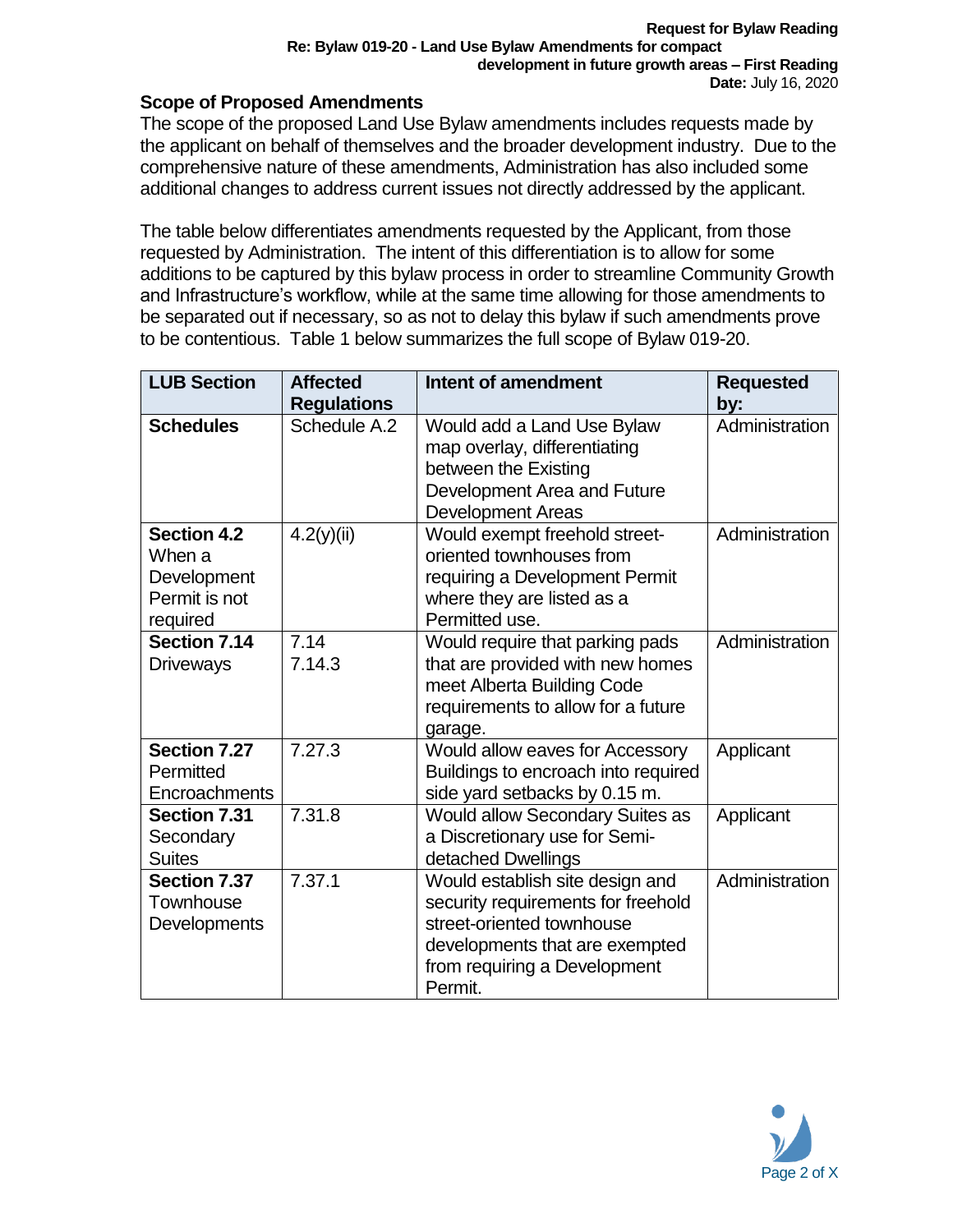**Re: Bylaw 019-20 - Land Use Bylaw Amendments for compact development in future growth areas – First Reading**

|                                                                      |                                                                                |                                                                                                                                                                                                                 | Date: July 16, 2020 |
|----------------------------------------------------------------------|--------------------------------------------------------------------------------|-----------------------------------------------------------------------------------------------------------------------------------------------------------------------------------------------------------------|---------------------|
| <b>Section 8.1</b><br>Number of<br><b>Parking Stalls</b><br>Required | 8.1.1                                                                          | Would allow for semi-detached<br>developments that provide one<br>on-site parking stall on one side,<br>and two parking stalls on the<br>other.                                                                 | Administration      |
|                                                                      | 8.1.1                                                                          | Would allow for interior freehold<br>street-oriented townhouse units to<br>provide only one on-site parking<br>stall.                                                                                           | Applicant           |
|                                                                      |                                                                                | *The applicant would like to see<br>this relaxed further, to allow for an<br>average of 1.5 stalls per exterior<br>unit.                                                                                        |                     |
| <b>Section 8.1</b><br>Number of<br><b>Parking Stalls</b><br>Required | 8.1.2                                                                          | Would clarify that reductions in<br>residential parking requirements<br>apply to bare land condo<br>townhouse developments and<br>apartments, but not to freehold<br>street-oriented townhouse<br>developments. | Administration      |
| <b>Section 10</b><br><b>Land Use</b><br><b>Districts</b>             | $10.2(R-1)$<br>10.6 (R-1PRL)<br>$10.8$ (R-2)<br>$10.9$ (R-3)                   | Would reduce the minimum lot<br>area requirements in Future<br>Growth Areas.                                                                                                                                    | Applicant           |
|                                                                      | $10.2$ (R-1)<br>10.6 (R-1PRL)<br>$10.8$ (R-2)<br>$10.9$ (R-3)                  | Would reduce the minimum lot<br>width requirements in Future<br>Growth Areas.                                                                                                                                   | Applicant           |
|                                                                      | $10.2$ (R-1)<br>10.6 (R-1PRL)<br>10.7 (R-1PFD)<br>$10.8$ (R-2)<br>$10.9$ (R-3) | Would reduce the setback<br>requirements for principal<br>buildings in Future Growth Areas.                                                                                                                     | Applicant           |
|                                                                      | $10.2$ (R-1)<br>10.6 (R-1PRL)<br>10.7 (R-1PFD)<br>$10.8$ (R-2)<br>$10.9$ (R-3) | Would reduce the setback<br>requirements for accessory<br>buildings in Future Growth Areas.                                                                                                                     | Applicant           |

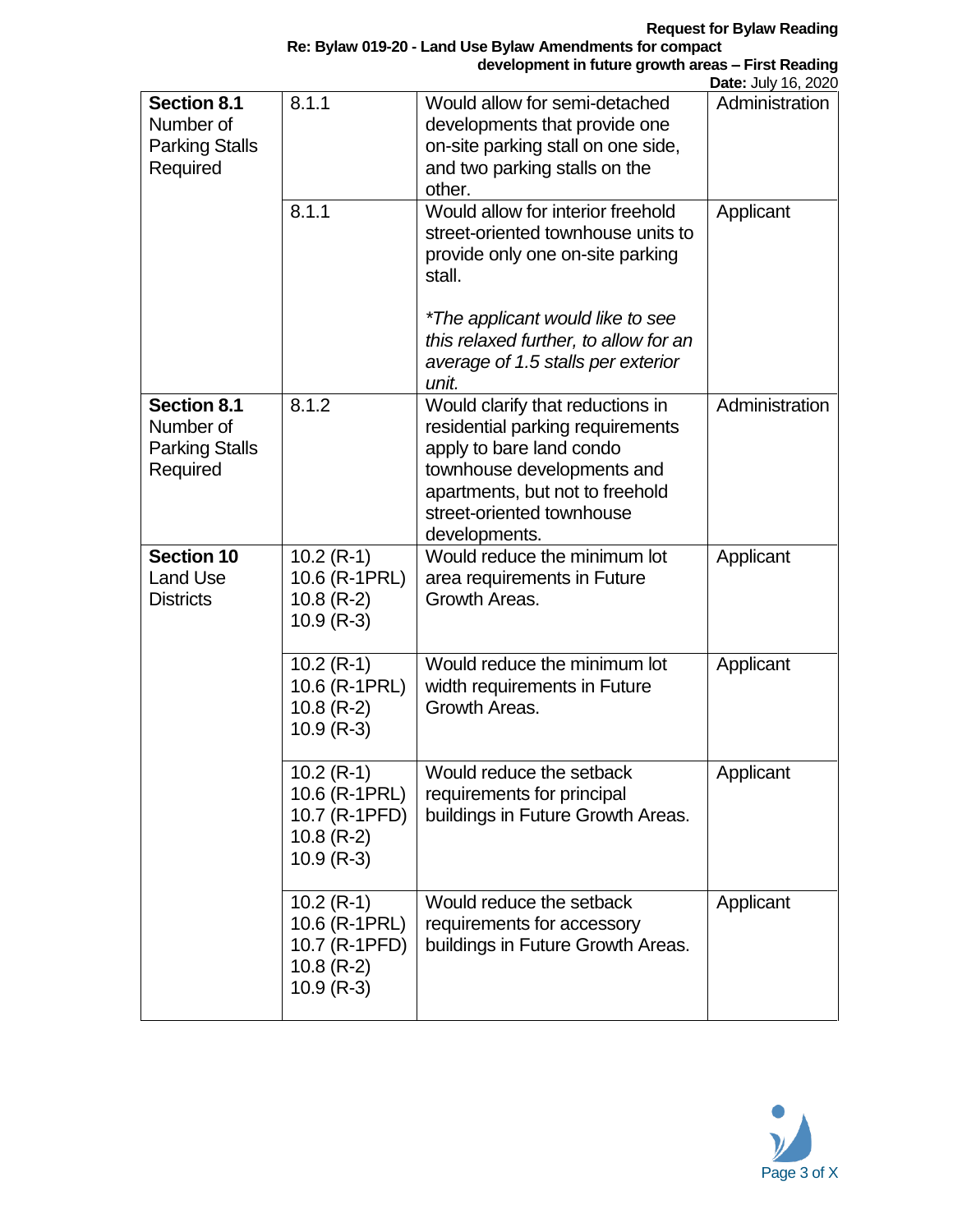**Request for Bylaw Reading**

**Re: Bylaw 019-20 - Land Use Bylaw Amendments for compact development in future growth areas – First Reading**

|                                                   |                                                                                |                                                                                                                                                                                                                                        | Date: July 16, 2020 |
|---------------------------------------------------|--------------------------------------------------------------------------------|----------------------------------------------------------------------------------------------------------------------------------------------------------------------------------------------------------------------------------------|---------------------|
| <b>Section 10</b><br>Land Use<br><b>Districts</b> | $10.2$ (R-1)<br>10.6 (R-1PRL)<br>10.7 (R-1PFD)<br>$10.8$ (R-2)<br>$10.9$ (R-3) | Would increase the allowable lot<br>coverages in Future Growth<br>Areas.                                                                                                                                                               | Applicant           |
| <b>Section 10</b><br>Land Use<br><b>Districts</b> | 10.7 (R-1PFD)<br>$10.8$ (R-2)                                                  | Would add Secondary Suites as a<br>Discretionary use in R-1PFD.<br><b>Would allow Secondary Suites as</b><br>a Discretionary use for any<br>dwelling type in R-2.                                                                      | Applicant           |
| <b>Section 10</b><br>Land Use<br><b>Districts</b> | $10.9$ (R-3)                                                                   | Would differentiate between<br>freehold street-oriented<br>townhouse and bare land condo<br>townhouse developments, and<br>remove the 16 m <sup>2</sup> amenity space<br>requirement for freehold street-<br>oriented townhouse units. | Applicant           |

#### **Municipal Development Plan (MDP) Policy Review:**

The LUB is the implementation tool for the MDP, and any amendment to the LUB should align with the spirit, intent and direction of the MDP. Some relevant goals of the MDP are articulated in Section 3.2 and listed below:

#### **3.2 Goals**

**Goal 4:** Enhance the social, environmental, and fiscal sustainability of Chestermere by creating healthy, livable, and complete communities.

**Goal 6:** Protect the city's existing community character during gradual infill and intensification.

**Goal 7:** Promote efficient urban form as a means of optimizing existing infrastructure, encouraging efficient use of land and resources, and protecting open space and environmental areas.

**Goal 8:** Achieve high quality housing and community design that offer a range of housing options to meet a broad range of community needs.

The proposed amendments support achievement of these goals by: 1) enhancing the fiscal responsibility of the City through increased tax revenue; 2) protecting the existing community by applying the amendments only to the future growth areas; 3) Ensuring an efficient use of land; and 4) Increasing the affordability of a range of housing forms to meet community needs.

In terms of actual policy, Sections 3.4.2 and 3.4.4 of the MDP provide policy direction related to housing diversity and the planning of new communities:

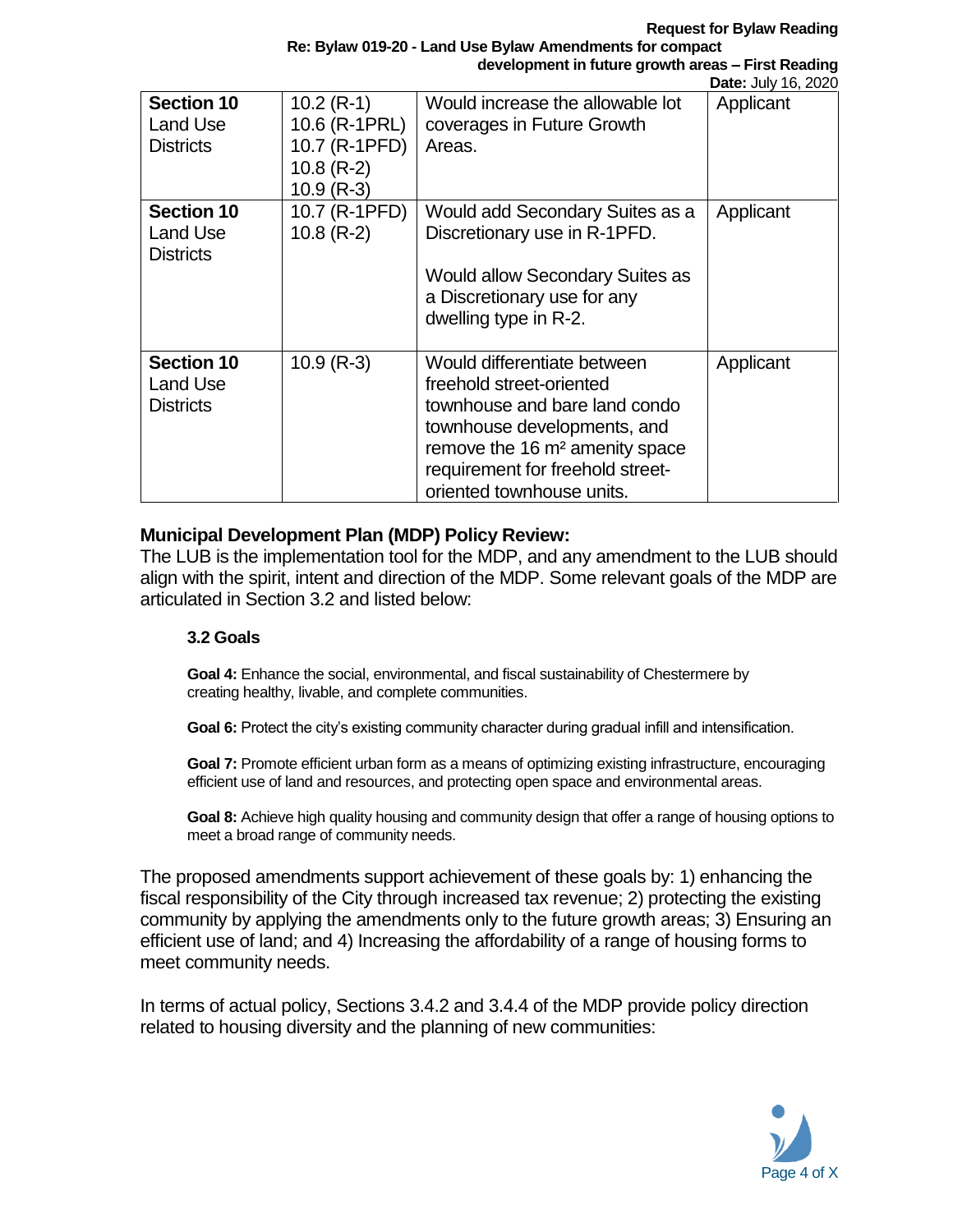#### **3.4.2 Housing Diversity**

**3.4.2.1** Residential Neighbourhoods should provide for a mix of housing types with low, medium and high-density forms. They should include single detached, attached (duplexes, townhomes, and secondary suites), multi-residential development, live-work, mixed-use, as well as a range of unit sizes to support a diversity of choice and affordability to meet the needs of all demographic, age, and income groups.

**3.4.2.3** The City shall regularly monitor changing local housing needs and its progress in addressing them. Housing choices should be encouraged through:

- Infill development;
- Policies that allow secondary suites; and
- Promotion of innovation in alternative planning and engineering standards.

#### **3.4.4 Planning New Communities**

**3.4.4.4** To provide a range of housing choices and meet various housing needs, the City shall support "Planned Lot" development offering smaller lot, single-detached housing within Residential Neighborhood. Planned Lots shall adhere to the following conditions:

- Shall not comprise more than 35% of the single-family housing within an Outline Plan.
- Should be dispersed throughout an Outline Plan, where appropriate, to avoid concentrations of such housing in any one area, and promote integration of these developments throughout the community.
- Design Guidelines for Planned Lots shall be established at the Outline Plan stage.

**3.4.4.5** Planned Lot development provides opportunity for innovation and intensification, while maintaining a high quality of life and urban design for residents. To ensure the intent of Planned Lot development is met, a residential land use district in the Land Use Bylaw and Design Guidelines shall be established for Planned Lots. The Design Guidelines shall be referenced in the Land Use Bylaw, and followed in ASP, Outline Plan, and Subdivision. Special consideration will be made to (but not be limited to) the following:

- Architectural massing and variation in building form.
- Maximum lot coverage.
- Minimum open space.
- Building height and roof shape.
- Parking and access.
- Front and side yard setbacks.
- Privacy and transition.
- Finish materials and details.
- Landscaping.

The proposed amendments generally align with Section 3.4.2 by contributing to housing affordability, allowing the use of innovative standards for compact development, and by allowing more housing typologies to take on some characteristics of planned lot development.

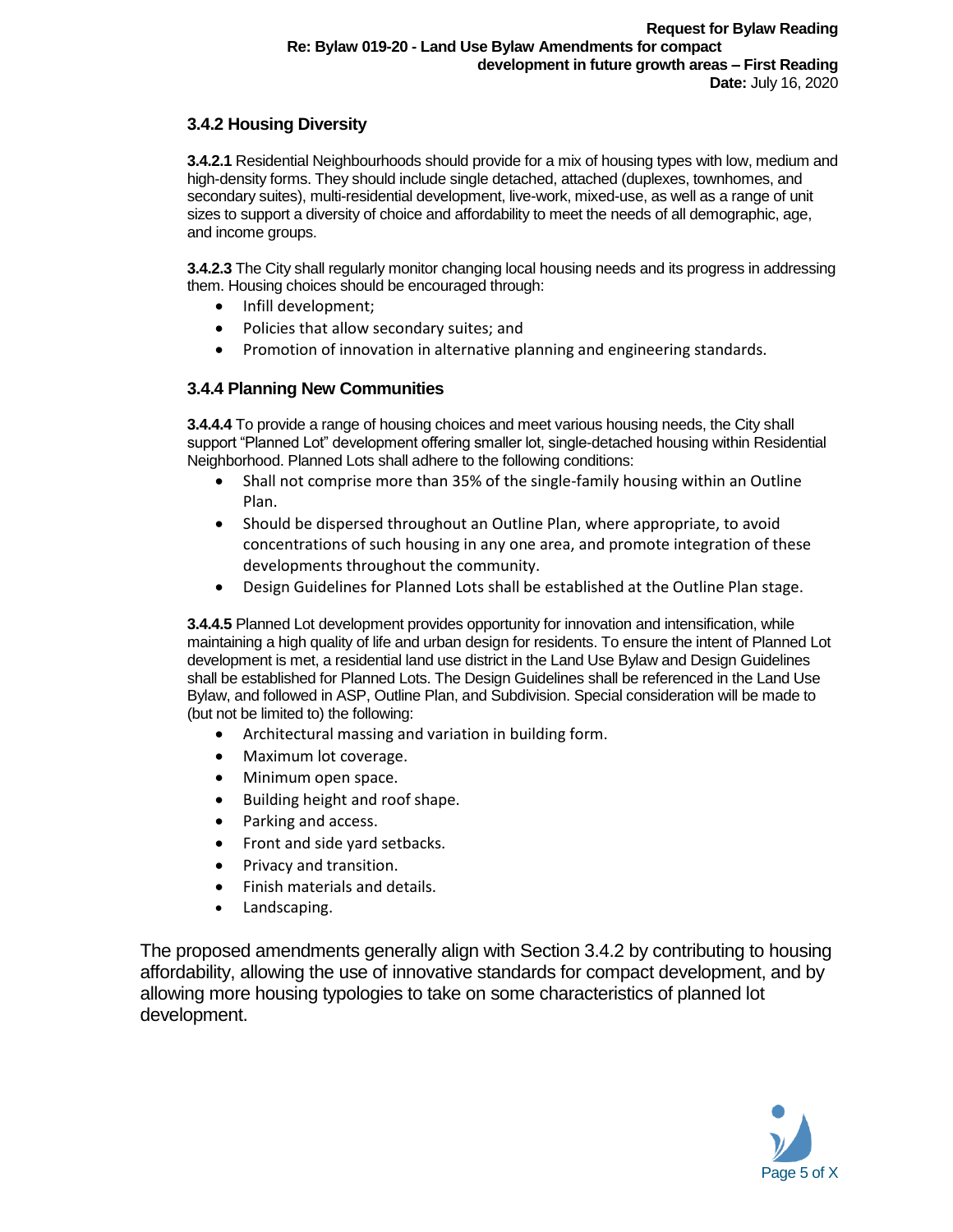# **Waterbridge Master Area Structure Plan (MASP)**

The Waterbridge Master Area Structure Plan lands form the majority of the Future Growth Area. The proposed amendments are compatible with the MASP, and neither support nor conflict with the policy direction of the plan.

#### **Engagement:**

Staff has been requested to bring Bylaw 019-20 forward for First Reading in July 2020. This timing does not allow for the type of community engagement that would be contemplated for amendments of a nature that may significantly change the character of the community. Staff has therefore created a Development Area Overlay (Exhibit B), which identifies the existing and future development areas of Chestermere. The proposed amendments would only apply to the future development areas of the community, where few residents currently live, and would protect the established areas of the community from infill and redevelopment at more compact standards.

## **PUBLIC HEARING SUMMARY:**

Staff requests that Council schedule a Public Hearing for Bylaw 019-20, to begin at 6:00 pm on September 1, 2020.

## **ACTION REQUIRED:**

Council is asked to give First Reading of Bylaw 019-20 and to schedule a public hearing for September 1, 2020.

## **BENEFITS:**

The proposed amendments would benefit the development industry in the buildout of lands in the future growth areas of Chestermere, as they would be able to take advantage of development efficiencies in the usage of land and materials.

The amendments would benefit homebuyers by allowing developers to offer housing product at lower price points, in forms that are similar to, and competitive with, housing options available in the other municipalities in the region.

The proposed amendments would benefit the City by generating increased residential tax revenue, to offset the costs of municipal infrastructure and service delivery. The applicant has submitted an analysis of the relationship between side yard street frontage (non-building frontage) and façade frontage (building frontage), and the benefits for municipal tax revenue that can be achieved by reducing side yard setback standards. This analysis is attached as Exhibit D.

## **DISADVANTAGES:**

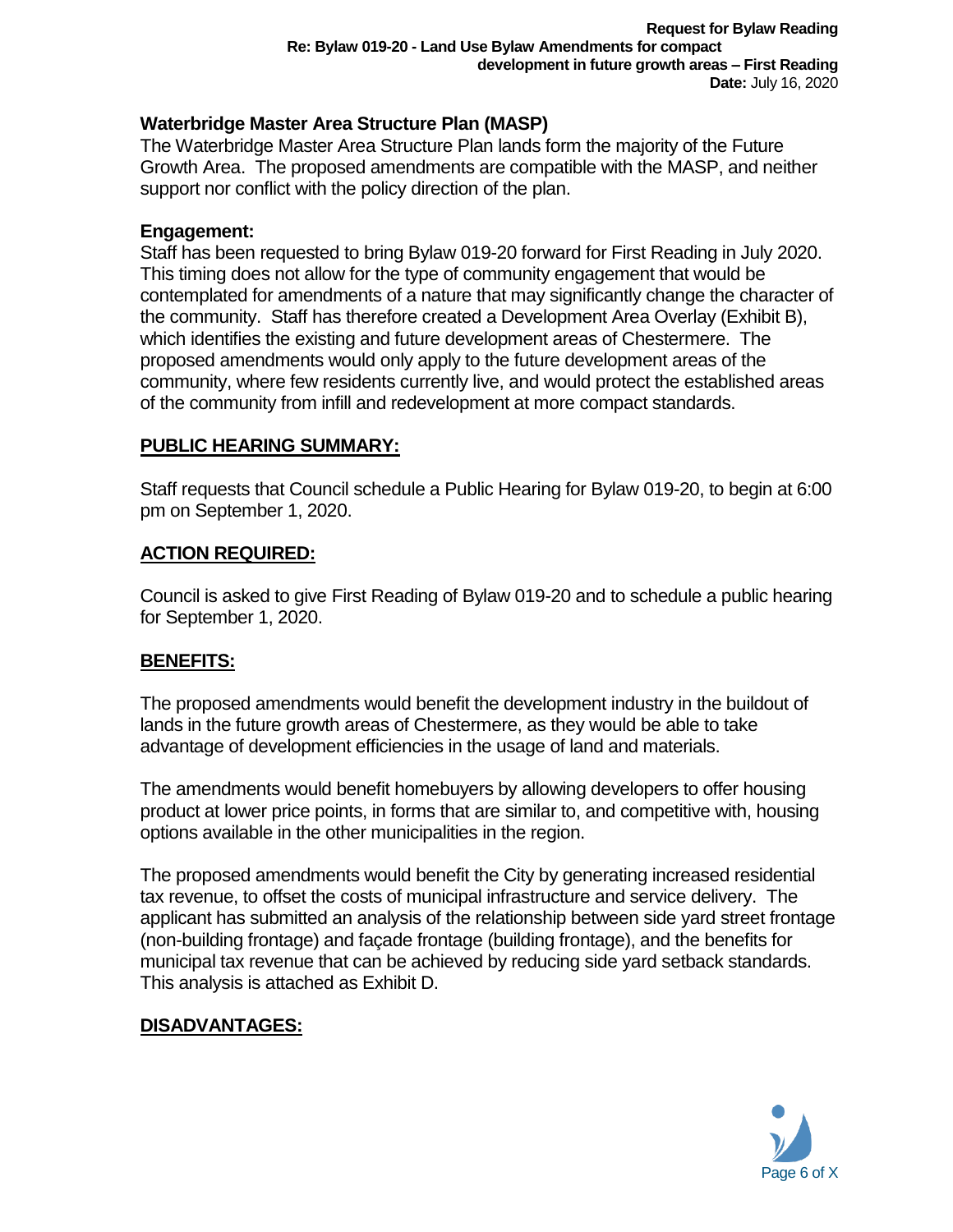The more compact development standards move away from the traditionally valued large-lot development that characterizes Chestermere, particularly around the lake. There may be resistance from existing residents to the increased density and change in development standards for new areas.

# **IMPACT ON OTHER PROJECTS:**

The applicant has recently received Council approval for creation of the R-1PFD district (Residential Planned Lot Front-Drive District) and redesignation of R-2 (Residential Semi-detached District) lands in Dawson's Landing to R-1PFD, via adoption of Bylaws 008-20 and 009-20.

Bylaw 020-20, which follows on this agenda, proposes to remove the MDP threshold limit on Planned Lot Development for the future growth area. This would remove prescriptive limitations on the R-1PFD and R-1PRL districts.

The applicant also has a follow-up land use redesignation request in process, for the redesignation of 28.17 hectares of additional lands in Dawson's Landing, or 54% of the residential land area, to R-1PFD. This land use redesignation application would be dependent on Council adoption of Bylaw 020-20, referenced above.

# **PUBLIC NOTICE/COMMUNICATIONS:**

The public hearing for Bylaw 019-20 will be advertised in the Chestermere Anchor, posted on the City website, and shared on Facebook in line with MGA requirements and standard City processes.

The proposed bylaw will also be circulated for comment to the Chestermere development industry and BILD Calgary.

## **RELATED COUNCIL POLICIES/BYLAWS & STRATEGIC VISION:**

- The proposed bylaw aligns with the Opportunities pillar of Pathways to Amazing Chestermere, by maximizing efficiencies in the development of lowdensity residential lands.
- The bylaw aligns with the Partnerships pillar by supporting the success of the local development community in the buildout of the future growth areas.

# **PREVIOUS REPORTS/COUNCIL DECISIONS (if any):**

• N/A

**ATTACHMENTS (including all In Camera items):**